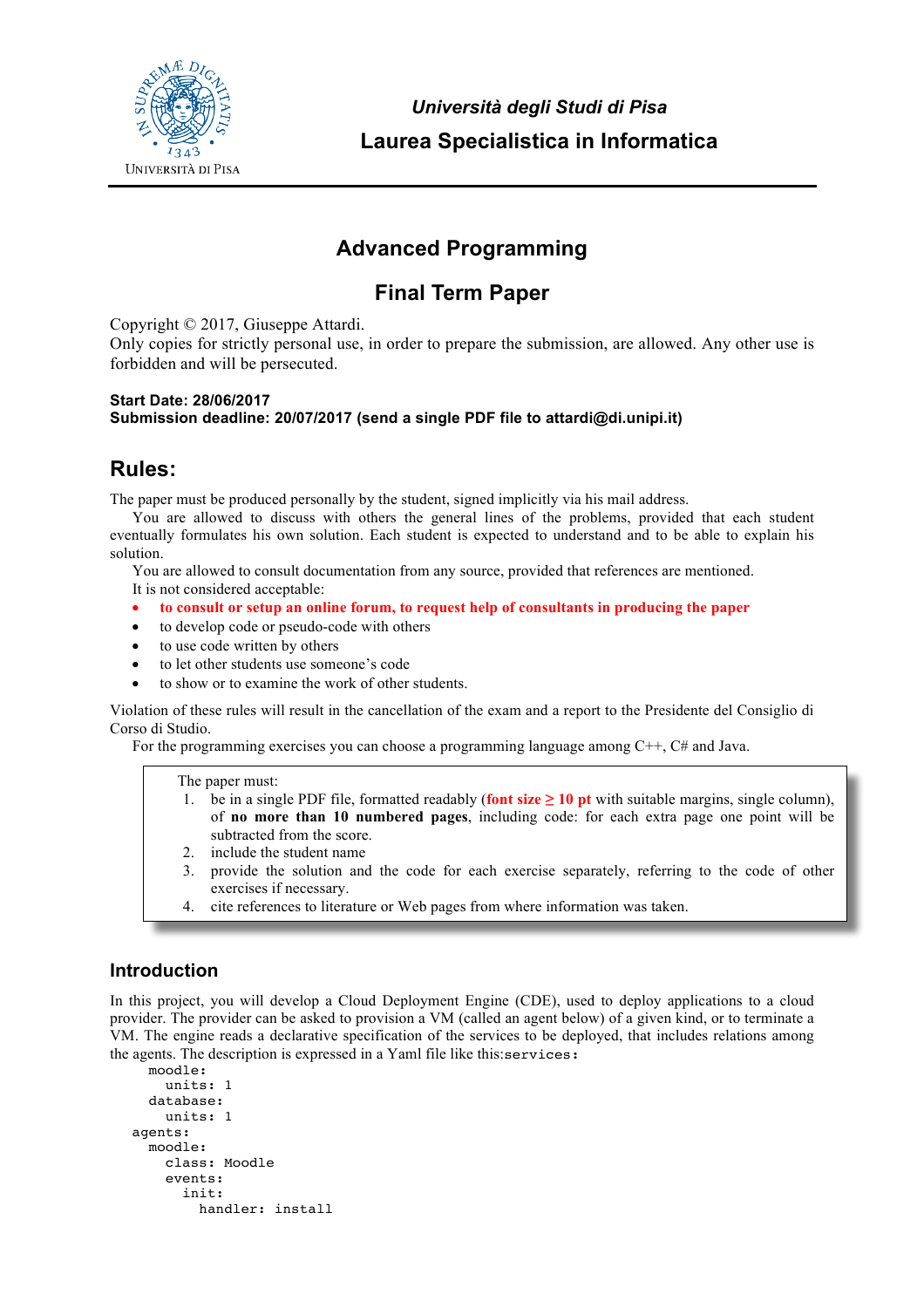```
 connect:
        after: [init, db available]
         handler: connect
       start:
         after: [connect]
         handler: start
     requires: [db]
   database:
    class: Mysql
     events:
       init:
          handler: install
       start:
         after: [init]
         handler: start
     provides: [db]
relations:
  - [moodle: db available, database: init]
```
The application consists of two services (moodle and database), each one in a single instance (units). The two services are described in the agents section. It specifies the class that implements the service and the events that may occurr during the lifetime of the service.

Events are triggered when all the precondition events in the after clause have been handled, and cause the action named in the handler parameter. Actions are performed asynchronously and the agent communicates back to the CDE when it is completed. For example, the connect event, specifies the handler connect, which must be triggered when both the init and db available events have been handled. The db available event is triggered explicitly by the CDE to establish the relation between two agents, listed in the relations section.

[moodle: db available, database: init] specifies that the db available condition can be met for the moodle agent after the init event has been handled by the database.

The CSD keeps information about the state of services. When given a description of the services to deploy, the CSD compares the required state with the current one, and determines the actions to perform to achieve that state. For example, initially there will be no services running, so it will determine that it needs to create one instance each of the agents moodle and database. It then determines which events can be triggered and invokes their handlers.

The cloud provider receives requests for instantiating an agent of a given kind and creates instances that communicate back to the CDE, notifying when an event has been handled. Each agent should run in its own thread.

### *Exercise 1*

Design a set of classes to represent the syntactic constructs of CDE Yaml definitions (e.g. Services, Relations, Agents, etc.).

#### *Exercise 2*

Implement a recursive descent parser for CDE without using external libraries or parser generators. Split the parser into a lexical analyzer and a syntax analyzer, as presented in the slides of the course.

#### *Exercise 3*

Implement the cloud provider.

#### *Exercise 4*

Implement the CDE as an event driven applications that accepts deployment requests and notifications from agents. Use a generator for producing the list of events that must be triggered at each time.

Perform a simulation of the example in the introduction, assuming that the handlers have a random time duration and print the list the events triggered in a sample run.

#### *Exercise 5*

Extend the CDE so that if given a new description, will perform the necessary actions to reach the required state. For example, if the number of units is increased, it will create the additional units and create the additional relations among the new agents. If units decrease, the extra ones should be terminated.